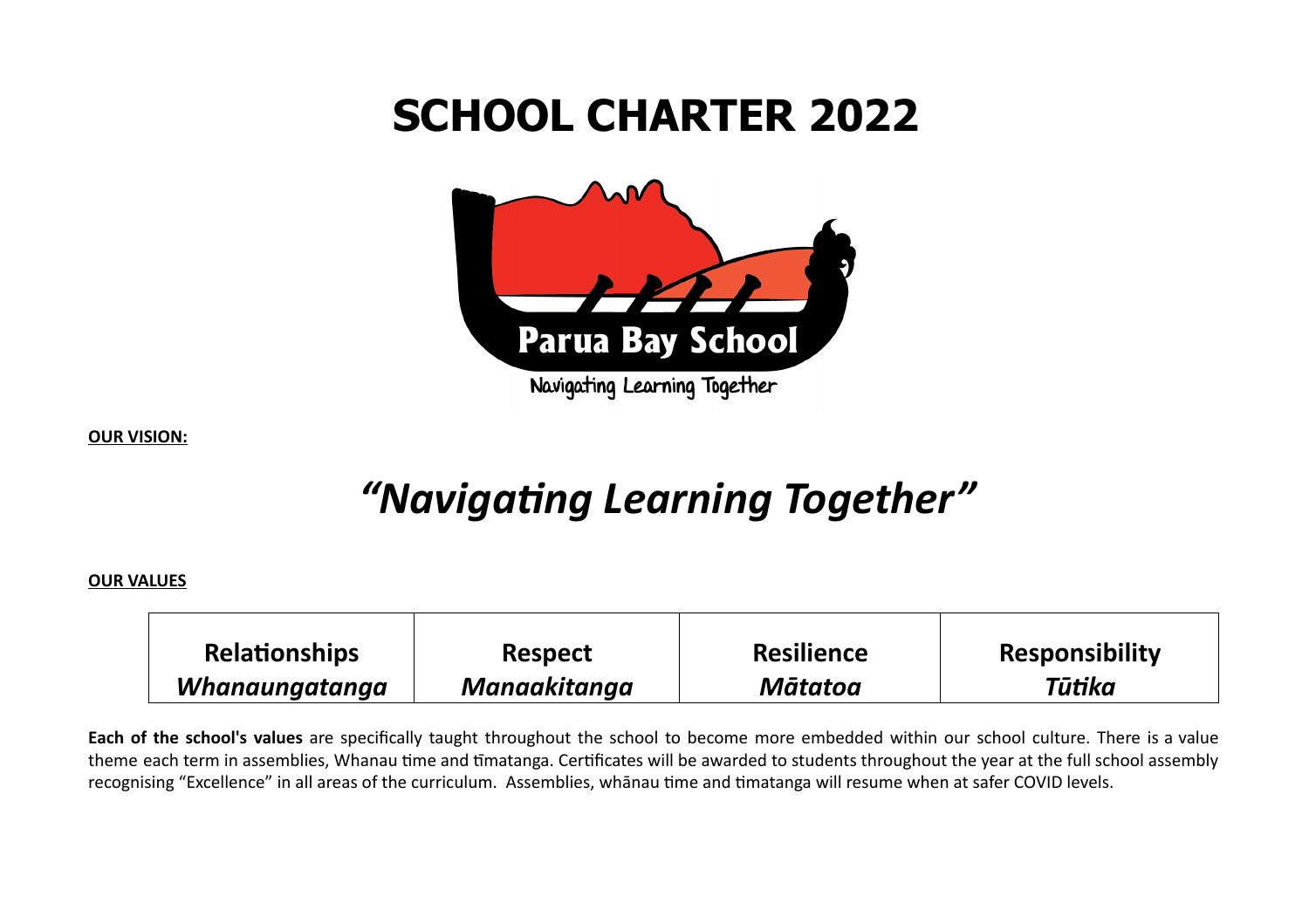When Public Health measures allow, whānau afternoons will take place on a bi-weekly basis. Whānau time includes: specific education of our school values, Parua Bay Way and key competencies, promoting wellbeing and a growth mindset amongst the students. These sessions will incorporate a "tuakana teina" system where students will have the opportunity to be grouped from New entrants to Year 8, thereby empowering our senior students to take responsibility for our younger tamariki.

#### **PURPOSE OF OUR CHARTER**

Our school Charter is used as a guiding document for all stakeholders to provide a literal and visual description of how we intend to make progress towards goals and targets as set out in our Strategic and Annual Plan section of this Charter.

#### **ABOUT PARUA BAY SCHOOL AND ITS COMMUNITY**

Our school is a co-educational state full primary school, catering for Years 1 to 8, approximately 25km east of Whangarei. We are a 'Decile 9' school situated in a coastal community and finished 2021 with a roll of over 330 students.

Families are regularly moving into the Parua Bay area from overseas and Auckland, population growth predictions are set to continue for at least the next 10 years. The school has experienced substantial construction work - Te Akonga, a four-classroom modern learning environment, was opened in 2017. A 'state of the art' eight classroom, Admin and Library block, Te Kupenga o Te Mātauranga, was completed and ready for use in Term 2 2021. New parking and drop off and additional court spaces were completed for use in 2022. An all-weather pitch and pump track are due for completion in 2022.

Within the school's current physical boundaries there is a hall, administration block, several classroom blocks, hard covered courts, playgrounds, sandpits, library, a special needs room, swimming pool and sports fields. The school has a pathway linking it to our Enviro area and the local estuary, making it a haven for various flora and fauna. A community sports field will also be developed adjacent to the School in 2022. A Play Centre, Day Care and Kindergarten are located close to school. Parua Bay School also hosts before- and after- school care provision.

In the school's community there are a number of retail and service outlets including doctor's surgery, café, liquor store, supermarket, Tavern, bakery, hairdressers, beauty therapy and service station. The community also has a child day-care facility, gym, as well as sporting, cultural, and social clubs including squash, bowls, golf, badminton, martial arts, soccer, netball, rugby, athletics, yoga, dance, music, gymnastics, fishing, surf lifesaving, fitness classes and equestrian. Parua Bay is in close proximity to several beaches, both swimming and surfing, boat ramps, scenic nature trails, dormant/extinct volcanoes, kiwi habitats, and marine reserves. It is also the gateway to the Whangarei Heads peninsula.

More information about our school can be found on our website at: [www.paruabay.school.nz](http://www.paruabay.school.nz/)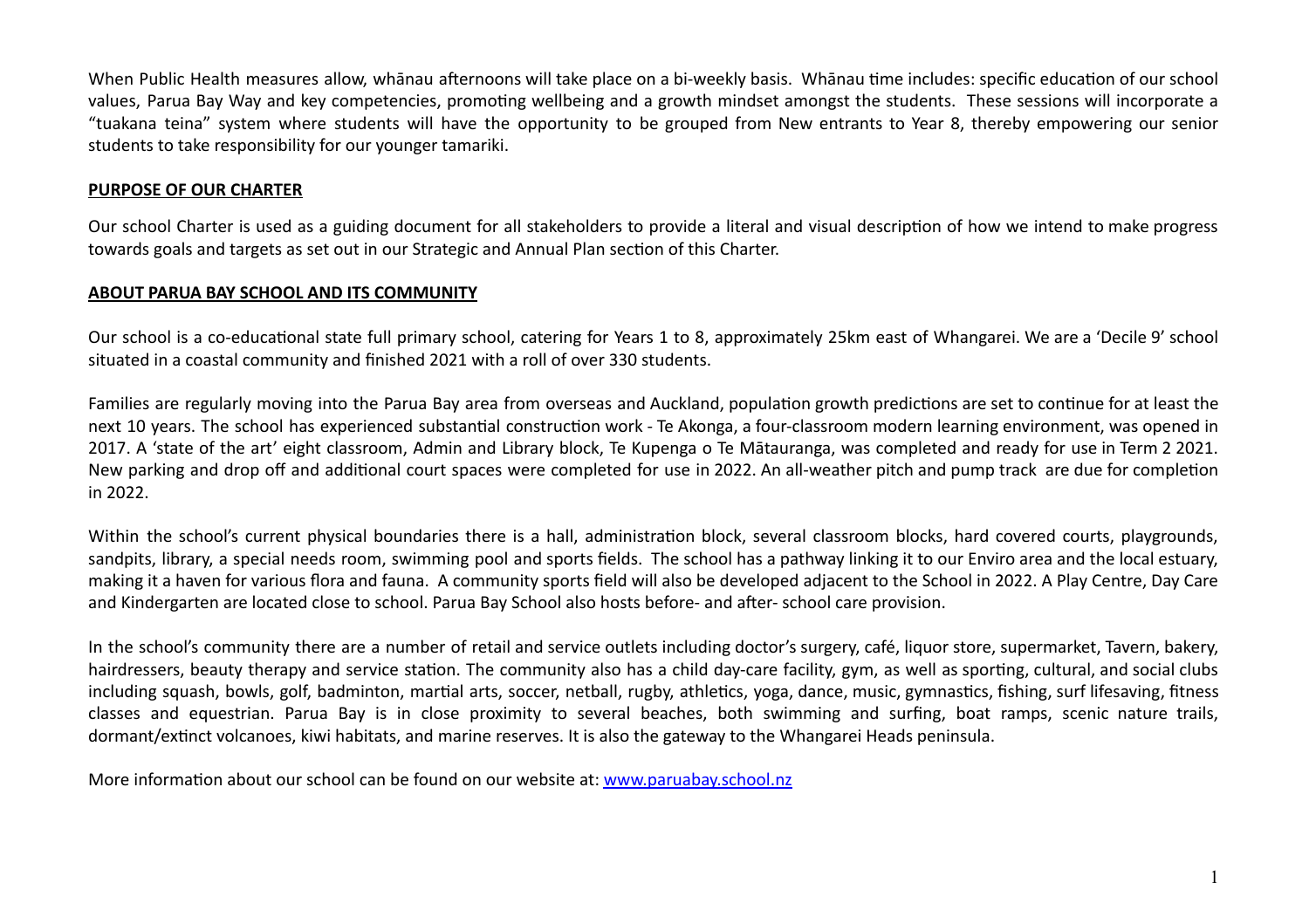#### **COMMUNICATION, CONSULTATION AND COMMUNITY INVOLVEMENT**

Parua Bay School communication, consultation and review comprises of the following - Kanohi ki te kanohi depending on COVID levels:

| Bi-weekly newsletters (including notification of academic and<br>non-academic achievements, sports results, school events etc)<br>Meet the Teacher social activity - Term 1 (depending on COVID)<br>Student Led Conferences - Term 2/3<br>$\bullet$<br>Meetings with local groups for specific purposes<br>$\bullet$<br>Information evenings<br>Alternate year Expos and Productions<br>New Entrant Information meetings & booklet<br>Whanau Hui<br>P.T.A. meetings<br>Board of Trustee meetings. All meetings are open to the public<br>and reported back to the community via the school newsletter<br><b>School Surveys</b><br>$\bullet$<br>Student and parent 'voice' collection around various initiatives<br>$\bullet$ | Termly Pōwhiri<br>$\bullet$<br>Individual Education Plan reviews with specific parents and staff<br>$\bullet$<br>Assemblies - whole school every two weeks, recognising<br>$\bullet$<br>academic and non-academic achievements, sports results, award<br>certificates and recognising students displaying school values.<br>• Hero - digital bridge between home and school, messaging,<br>students' individual goals, achievements<br>Life Education Trust / NZ Police - Keeping Ourselves Safe & Stop<br>$\bullet$<br>Bullying programmes / Cyber Safety/Health Education<br><b>School Camps</b><br>$\bullet$<br>Cultural, music, and values' shows or performances<br>$\bullet$<br>Specific events, which parents are advised of and encouraged to<br>$\bullet$<br>attend<br>Our website (www.paruabay.school.nz)<br>$\bullet$<br>Parua Bay School Facebook site<br>$\bullet$<br>'Open Door' policy for parents re: staff and leadership team<br>$\bullet$ |
|------------------------------------------------------------------------------------------------------------------------------------------------------------------------------------------------------------------------------------------------------------------------------------------------------------------------------------------------------------------------------------------------------------------------------------------------------------------------------------------------------------------------------------------------------------------------------------------------------------------------------------------------------------------------------------------------------------------------------|---------------------------------------------------------------------------------------------------------------------------------------------------------------------------------------------------------------------------------------------------------------------------------------------------------------------------------------------------------------------------------------------------------------------------------------------------------------------------------------------------------------------------------------------------------------------------------------------------------------------------------------------------------------------------------------------------------------------------------------------------------------------------------------------------------------------------------------------------------------------------------------------------------------------------------------------------------------|
|------------------------------------------------------------------------------------------------------------------------------------------------------------------------------------------------------------------------------------------------------------------------------------------------------------------------------------------------------------------------------------------------------------------------------------------------------------------------------------------------------------------------------------------------------------------------------------------------------------------------------------------------------------------------------------------------------------------------------|---------------------------------------------------------------------------------------------------------------------------------------------------------------------------------------------------------------------------------------------------------------------------------------------------------------------------------------------------------------------------------------------------------------------------------------------------------------------------------------------------------------------------------------------------------------------------------------------------------------------------------------------------------------------------------------------------------------------------------------------------------------------------------------------------------------------------------------------------------------------------------------------------------------------------------------------------------------|

The school has a positive relationship with its community and encourages parents to visit and be part of school life. Our Māori community is part of the communication, consultation, and review process as listed previously.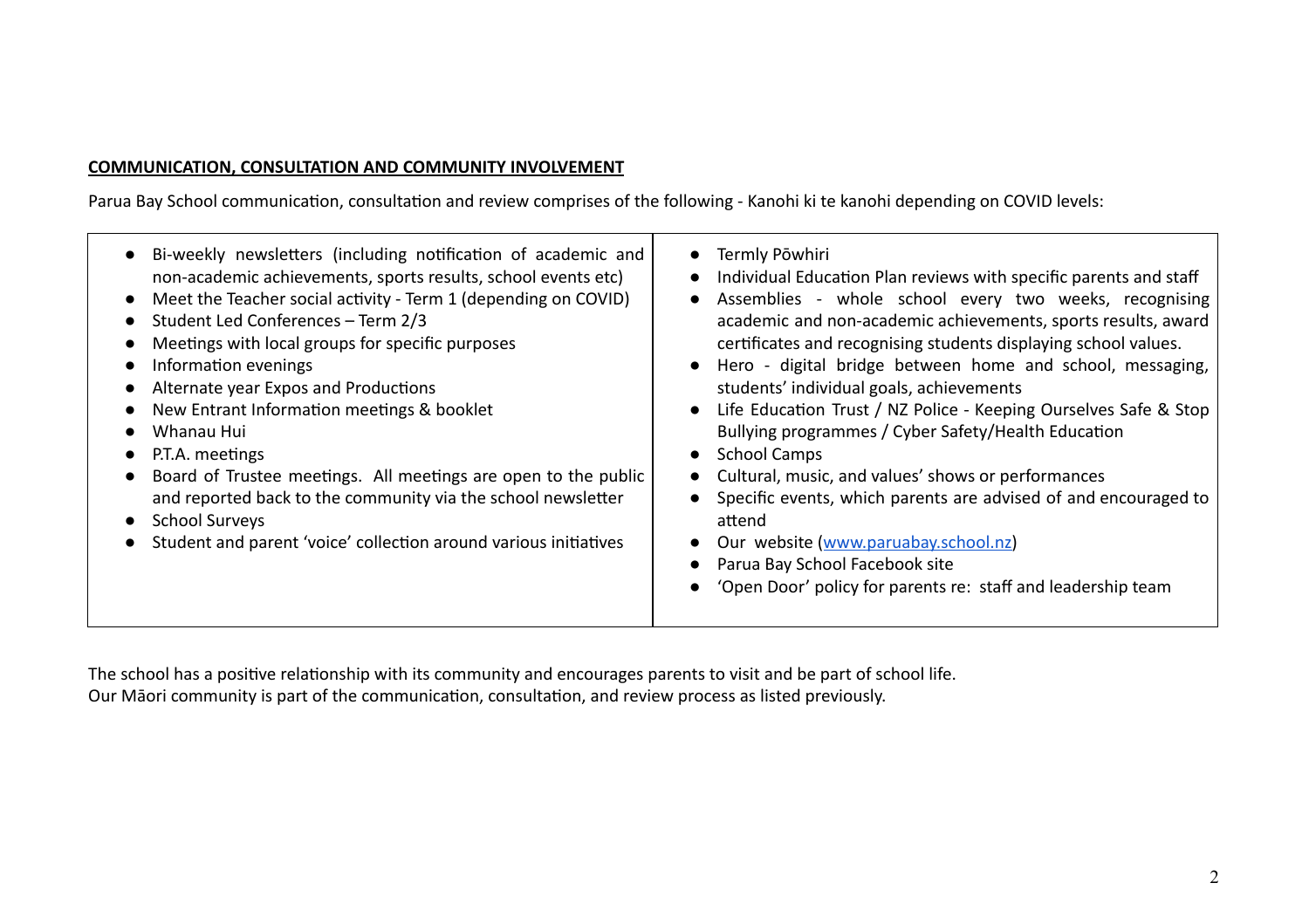#### **MĀORI EDUCATION and RESPONSIVENESS PLAN**

Parua Bay recognises the unique position of Māori culture in our community and endeavours to provide instruction in tikanga Māori and Te Reo Māori as an integrated process in various aspects of teaching and at set times within our class and whole school timetables.

Teachers target aspects of Taha Māori (tikanga and te reo) in curriculum planning. When Public Health measures allow, the school participates in the annual Kapa Haka festivals at Whangaruru School and the Te Whanga Festival, which rotates between Onerahi, Raurimu Avenue, Whangarei Heads Schools and Parua Bay. Parental involvement is encouraged and welcomed. Students enjoy two Kapa Haka groups: a junior group (years 2-4) and a senior group (Years 5-8).

All classes will strive to incorporate up to 3 hours (level 4b) of Te Reo Māori and tikanga Maori, this will include timatanga, (karakia, waiata, mihi,) instruction and pōwhiri.

Parua Bay School is an active member of the Māori Achievement Collaborative schools (M.A.C.s), which focus on all aspects of Māori achievement. Parua Bay School is committed to the MACs process. A key feature of the staff PLD in 2022 will be a 'Relationships First' (Russell Bishop) focus on reducing disparity between Māori and non-Māori learners at Parua Bay School

The kanga & Te Reo Māori journey at Parua Bay School has been a successful and ongoing venture with the following benefits arising from it:

- A higher awareness from the whole school of the bi-cultural nature of New Zealand;
- A higher level of commitment to Te Reo Māori in the whole school;
- $\bullet$  The normalisation of tikanga Māori protocols (pōwhiri, waiata, karakia) by the whole school.

#### **COVID-19**

For the past two years, Parua Bay School has navigated student learning against a national backdrop of the COVID 19 virus. As a state school, we follow the advice of the Ministries of Health and Education. We follow health mandates and apply measures to reduce COVID risks to students, staff and community. As such, Public Health measures take precedence over any plans, actions or initiatives contained in this document or otherwise.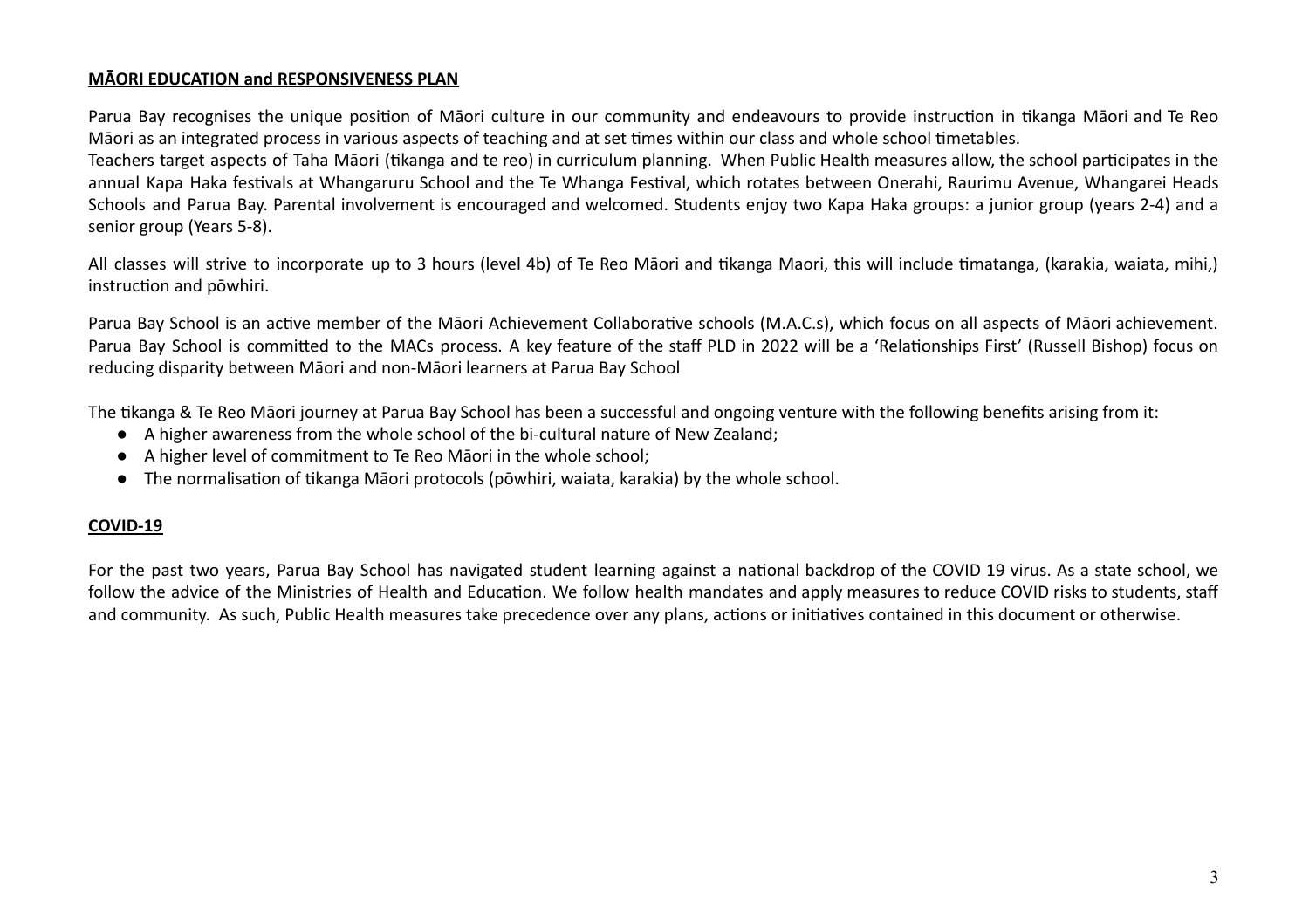## **STRATEGIC PLAN 2022 - 2024**

The overarching objective of the Strategic Plan is to improve outcomes for all students and particularly priority learners. This plan will set out the Board of Trustees' objectives and expectations for the next three years and the ways in which the School intends to meet those objectives. This strategic plan is responsive to stakeholder consultation and school needs. **Baseline data** helps to inform our plans.

#### **Summary Baseline Data Last 5 Years - ALL Students**

| <b>Learning Area</b> | 2017 - At / Above (%) | 2018 - At / Above (%) | 2019 - At / Above (%) |    | 2021 - At / Above (%) |  |
|----------------------|-----------------------|-----------------------|-----------------------|----|-----------------------|--|
| <b>Reading</b>       | 80                    | 81                    | 84                    | 78 | 74                    |  |
| <b>Writing</b>       | 74                    | 71                    | 80                    | 80 | 81                    |  |
| <b>Mathematics</b>   | 79                    |                       | 78                    | 75 | 68                    |  |

| <b>END OF 2021 - SUCCESSES</b>                                                                                                                                                                                                                                                        | <b>END OF 2021 - CHALLENGES</b>                                                                                                                                                   |  |  |  |  |
|---------------------------------------------------------------------------------------------------------------------------------------------------------------------------------------------------------------------------------------------------------------------------------------|-----------------------------------------------------------------------------------------------------------------------------------------------------------------------------------|--|--|--|--|
| <b>Reading</b><br>74% of all students were At or Above expected levels<br>$\bullet$<br>88.6% of students in Years 5-8 are reading At or Above expected levels<br>$\bullet$<br>Over 91% or Year 6 and Year 8 students were At or Above<br>78% of girls are At or Above expected levels | <b>Reading</b><br>64% of Māori were At or Above expected levels<br>70% of boys were At or Above expected levels<br>Years 1-4 averaged 55% At or Above expected levels             |  |  |  |  |
| <b>Writing</b><br>81% of all students reached At or Above expected levels<br>$\bullet$<br>86% of girls were At or Above expected levels<br>$\bullet$<br>Over 91% of Years 1-2 were At or Above expected levels<br>$\bullet$                                                           | <b>Writing</b><br>63% of Māori were At or Above expected levels<br>Boys are 10% behind girls at expected levels<br>68% of Year 5 students reached At or Above expected levels     |  |  |  |  |
| <b>Mathematics</b><br>Over 92% of Year 1 students were At or Above expected levels<br>$\bullet$<br>70% of boys were At or Above expected levels<br>Over 80% of Year 7-8 were At or Above expected levels                                                                              | <b>Mathematics</b><br>68% of all students were At or Above expected levels<br>56% of Māori were At or Above expected levels<br>Years 3-5 averaged 55% At or Above expected levels |  |  |  |  |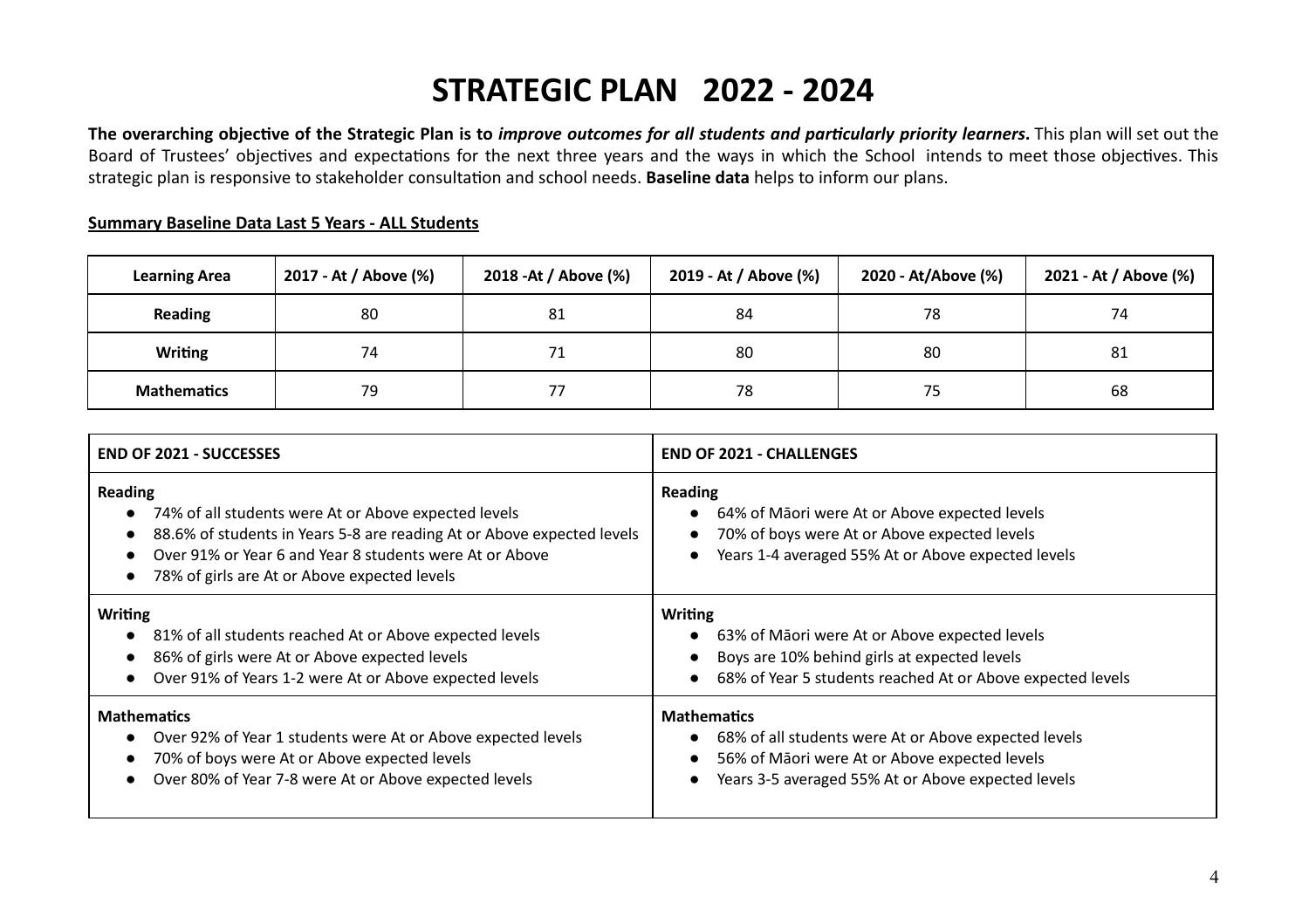#### **Key** questions from the 2021 EOY data:

- How can we improve provision for Māori learners in reading, writing and mathematics?
- How can we close the gender gap in writing by raising boys' achievement?
- How can we best target mathematics across the school and particularly in Years 4-6 in 2022?

| <b>STRATEGIC GOALS</b>                     | 2022 Initiatives                                                                                                                                                                                                             | 2023 Initiatives                                                                                                                                                                                                                                                                     | 2024 Initiatives                                                                                                                                                      |
|--------------------------------------------|------------------------------------------------------------------------------------------------------------------------------------------------------------------------------------------------------------------------------|--------------------------------------------------------------------------------------------------------------------------------------------------------------------------------------------------------------------------------------------------------------------------------------|-----------------------------------------------------------------------------------------------------------------------------------------------------------------------|
| Grow high quality staff                    | Reduce disparity/increase<br>$\bullet$<br>engagement PLD:<br>Reducing disparity<br>$\circ$<br><b>Mathematics</b><br>$\circ$<br>Localising curriculum<br>$\circ$<br>Te Reo<br>$\circ$<br><b>STEAM</b><br>$\circ$              | Mathematics pedagogy<br>$\bullet$<br><b>Embed reducing disparity</b><br>$\bullet$<br>Review Te Reo provision & impact<br>$\bullet$<br><b>Enhance Localised curriculum</b><br>$\bullet$<br>Respond to EOY data<br>$\bullet$<br>Participate in COL PLD where<br>$\bullet$<br>relevant. | Review collaborative practice.<br>Review staff Te Reo application in<br>classes and impacts on learning.<br>Participate in COL PLD where<br>relevant, e.g. wellbeing. |
| <b>Grow learner engagement</b>             | Facilitate student awareness of<br>$\bullet$<br>their own learning<br>Nurture student health and<br>wellbeing.                                                                                                               | Continue to strengthen student<br>$\bullet$<br>engagement, wellbeing and<br>self-awareness of learning needs.<br>Review student voice, power<br>$\bullet$<br>sharing and actions.                                                                                                    | Review the 'Parua Bay Way'.<br>$\bullet$<br>Continue to strengthen student<br>choice, self-awareness and<br>wellbeing.                                                |
| Grow community engagement                  | Strengthen connections with<br>$\bullet$<br>school whānau.<br>Hui opportunities<br>$\circ$<br>localised curriculum<br>$\circ$<br>150th celebrations<br>$\circ$<br>comms to whānau<br>$\circ$<br>Parent volunteers<br>$\circ$ | Parental Survey & feed into<br>$\bullet$<br>Strategic Plan.<br>Hui<br>$\bullet$<br>localised curriculum aspirations<br>$\bullet$                                                                                                                                                     | Review school values with the<br>community.<br>Review localised curriculum and<br>whanau expectations.                                                                |
| Develop an inspiring school<br>environment | All-weather pitch<br>$\bullet$<br>Pump track<br>Seating & sun shade<br>$\bullet$<br>Enviroschool practices                                                                                                                   | Wild area/outdoor classroom<br>$\bullet$<br>Enviroschool evaluation and<br>$\bullet$<br>actions                                                                                                                                                                                      | Maximize Enviroschool and<br>$\bullet$<br>STEAM opportunities                                                                                                         |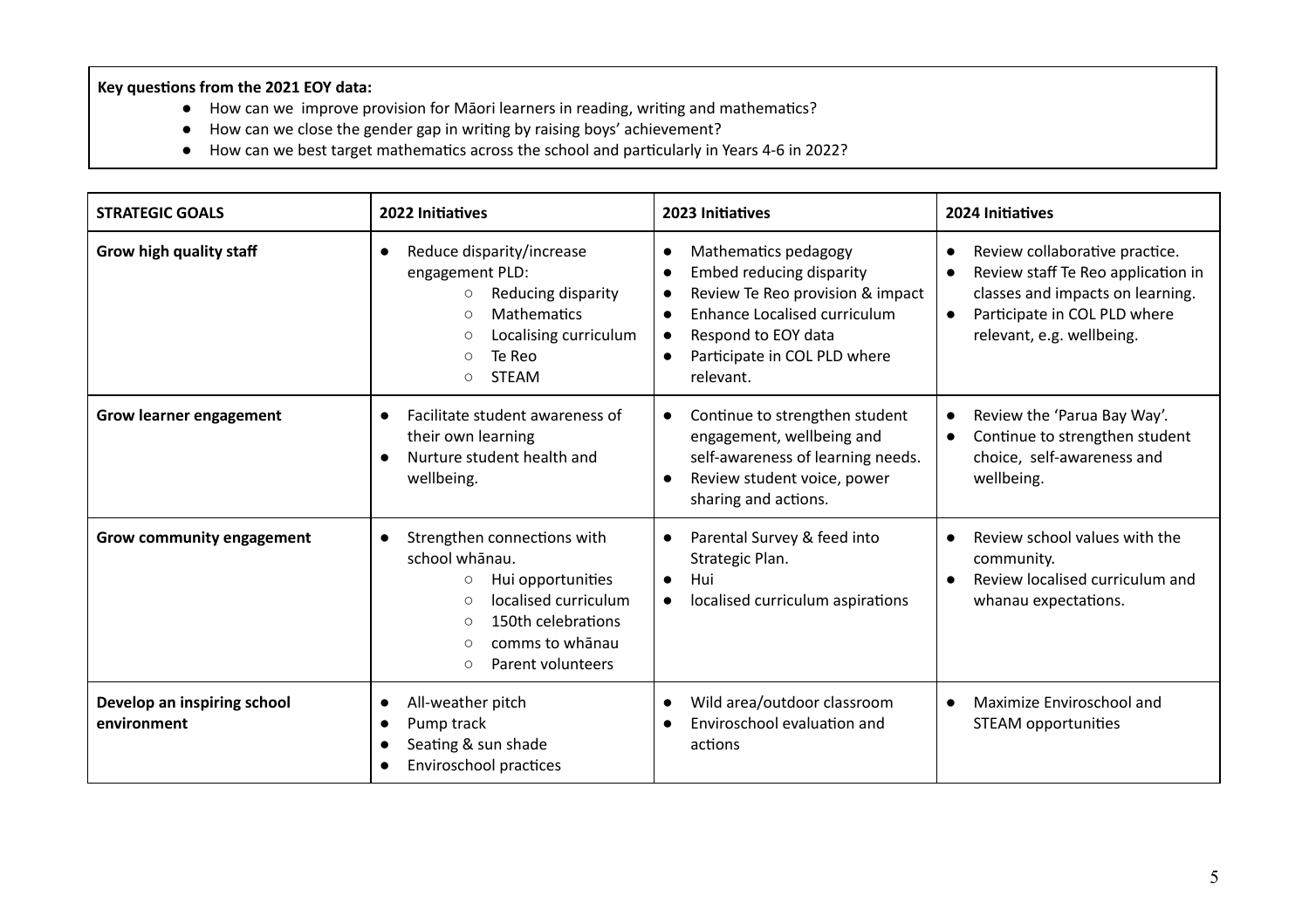#### **2022 - '24 Planned Time Frames for Strategic Plan - Goals and Iniaves**

| Initiatives for Goal 1: Grow High<br><b>Quality Staff:</b> | 2022 |  |  |  | 2023 |  |  |  | 2024 |  |  |  |
|------------------------------------------------------------|------|--|--|--|------|--|--|--|------|--|--|--|
| <b>Reduce disparity</b>                                    |      |  |  |  |      |  |  |  |      |  |  |  |
| <b>Mathematics Capabilities</b>                            |      |  |  |  |      |  |  |  |      |  |  |  |
| <b>Localised Curriculum</b>                                |      |  |  |  |      |  |  |  |      |  |  |  |
| Te Reo                                                     |      |  |  |  |      |  |  |  |      |  |  |  |
| <b>STEAM</b>                                               |      |  |  |  |      |  |  |  |      |  |  |  |

| Initiatives for Goal 2: Grow Learner<br>Engagement | 2022 |  |  |  | 2023 |  |  |  | 2024 |  |  |  |
|----------------------------------------------------|------|--|--|--|------|--|--|--|------|--|--|--|
| Self awareness of learning                         |      |  |  |  |      |  |  |  |      |  |  |  |
| <b>Health &amp; Wellbeing</b>                      |      |  |  |  |      |  |  |  |      |  |  |  |

| Initiatives for Goal 3: Grow<br><b>Community Engagement</b> | 2022 | 2023 | 2024 |  |  |
|-------------------------------------------------------------|------|------|------|--|--|
| Hui, Comms, 150, volunteers                                 |      |      |      |  |  |

| Initiatives for Goal 4: Develop an<br>inspiring environment | 2022 |  |  |  | 2023 |  |  |  | 2024 |  |  |  |
|-------------------------------------------------------------|------|--|--|--|------|--|--|--|------|--|--|--|
| Pitch/track/seats/shade                                     |      |  |  |  |      |  |  |  |      |  |  |  |
| <b>Enviro sustainable practices</b>                         |      |  |  |  |      |  |  |  |      |  |  |  |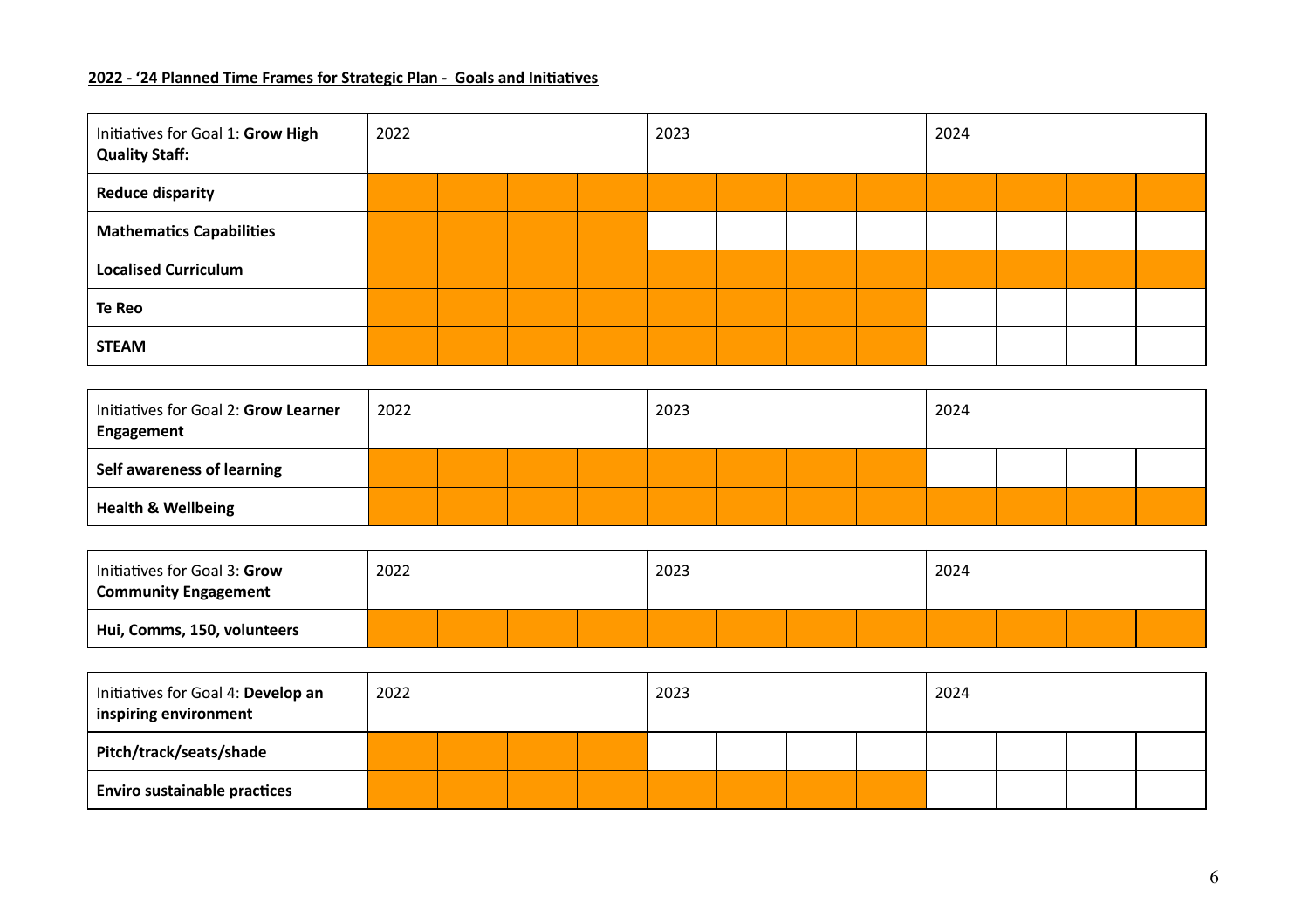| 'Business as Usual' - maintain:               | <b>Challenges:</b>                                        |  |  |  |  |  |
|-----------------------------------------------|-----------------------------------------------------------|--|--|--|--|--|
| Staff Wellbeing;                              | Available time                                            |  |  |  |  |  |
| Assessment moderation and review of tools     | Available funds                                           |  |  |  |  |  |
| Appraisal/Professional Growth Cycle           | Number of PLD areas needing attention                     |  |  |  |  |  |
| IEP/Whānau meetings & Student Led Conferences | Impact of COVID on students, staff, community & resources |  |  |  |  |  |

### **2022 ANNUAL PLAN**

| <b>Definition for RAG status</b> (red, amber, green) - a 'quick glance' way to track progress of actions |                                                                                              |  |  |  |  |  |  |  |
|----------------------------------------------------------------------------------------------------------|----------------------------------------------------------------------------------------------|--|--|--|--|--|--|--|
|                                                                                                          | Problems have arisen & need resolving. Unplanned time, money or expertise needed to resolve. |  |  |  |  |  |  |  |
|                                                                                                          | Action has not started, no additional problems are on the 'radar'.                           |  |  |  |  |  |  |  |
|                                                                                                          | Actions are underway.                                                                        |  |  |  |  |  |  |  |
|                                                                                                          | Completed or 'business as usual'                                                             |  |  |  |  |  |  |  |

#### **Implementation Plan for Goal 1: Grow High Quality Staff**

#### **Initiative 1: Grow teacher capability for reducing disparity & increasing engagement**

**Overall Initiative Measures**: Reduction in disparity between Māori and non-Māori as measured through OTJs.

| <b>Actions</b>                                                                                       | <b>Start</b> | <b>End</b>  | Who?                   | \$/time                           | <b>Action Measure</b>                                                                                                             | <b>RAG status</b> |
|------------------------------------------------------------------------------------------------------|--------------|-------------|------------------------|-----------------------------------|-----------------------------------------------------------------------------------------------------------------------------------|-------------------|
| Implement 'Reducing Disparity' (RD)<br>Russell Bishop/Cognition PLD. Link to<br>Standards, see below | Feb 2022     | Dec<br>2022 | SLT, Impact<br>coaches | \$7k<br>Iris/release<br>/part MOE | Impact coaches/staff reflect/set goals from<br>observations using 'Profile 1&2' criteria. Use<br>of Iris by staff to self review. |                   |
| Targeted Mathematics PLD - including<br>review of assessment and moderation                          | Feb 2022     | Dec<br>2022 | SLT, Maths<br>Idr      | link to Iris/<br>RD PLD           | Monitor progress of Yr4-6 & Māori learners.<br>In-house and off-site PLD                                                          |                   |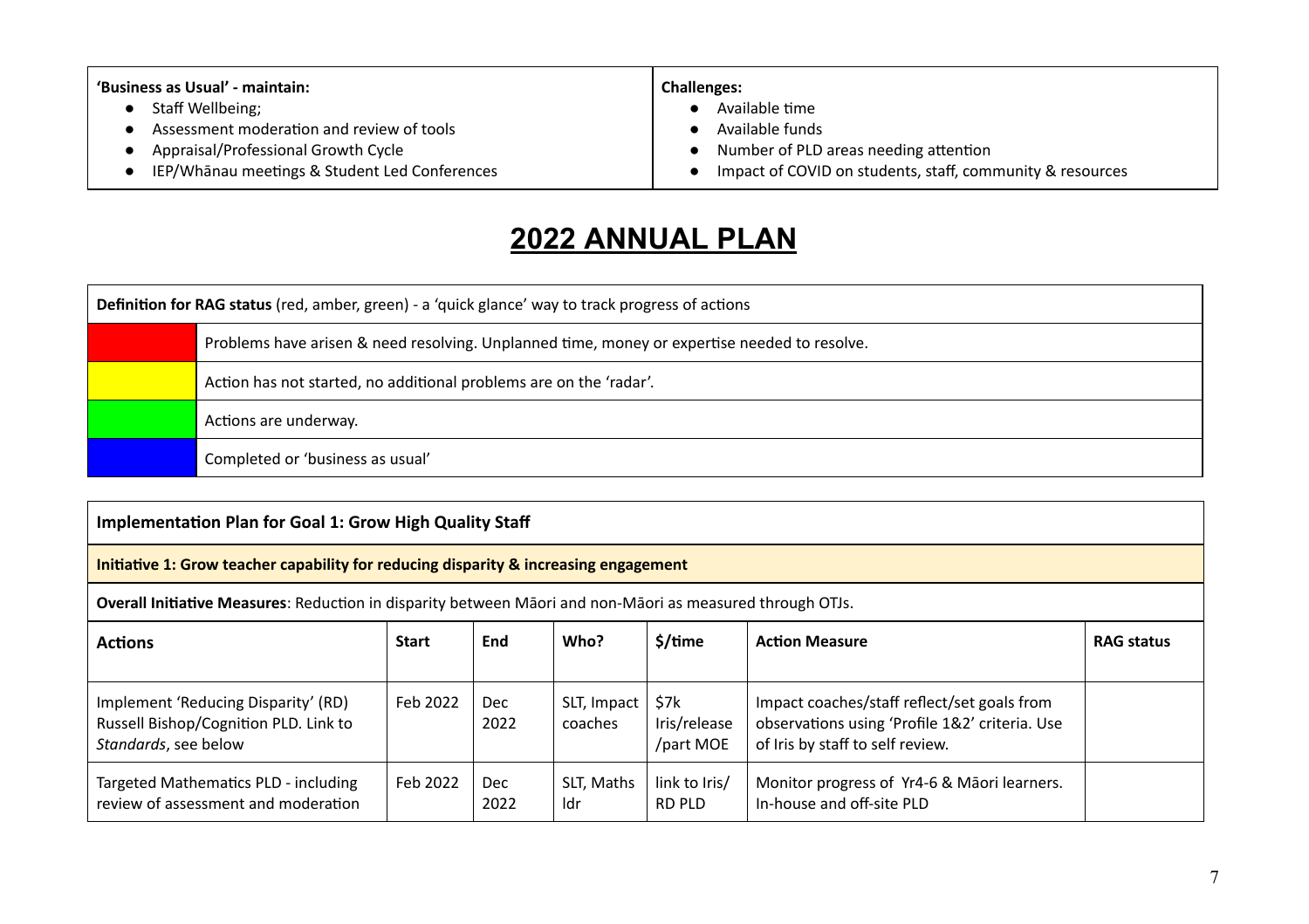| Localising of curriculum for students                                                                        | Mar 2022 | Dec<br>2022        | SLT, team<br>leaders | Staff<br>mtgs, TOD                 | Bus tour (Dec 21)/ hui/community<br>aspirations/150 celebrations/team planning<br>include local history & themes         |  |
|--------------------------------------------------------------------------------------------------------------|----------|--------------------|----------------------|------------------------------------|--------------------------------------------------------------------------------------------------------------------------|--|
| Te Reo used more in collaborative teams<br>with students                                                     | Mar 2022 | <b>Dec</b><br>2022 | SLT, Te Reo<br>Idr   | staff mtgs                         | Te Reo element every other staff meeting; '4b'<br>level of provision (3hrs pwk); specific inclusion<br>in team planning. |  |
| STEAM experienced by all students on<br>termly basis (science, technology,<br>engineering, art, mathematics) | Feb 2022 | <b>Dec</b><br>2022 | <b>WST</b>           | Staff<br>mtgs, TOD,<br>Idr release | Minimum of termly STEAM experiences;<br>embed STEAM/Literacy link; Expo; PLD/ideas<br>sharing.                           |  |

| <b>Implementation Plan for Goal 2: Grow Learner Engagement</b>                                                                                              |          |                    |                                      |                               |                                                                                                                                                                         |  |  |  |  |
|-------------------------------------------------------------------------------------------------------------------------------------------------------------|----------|--------------------|--------------------------------------|-------------------------------|-------------------------------------------------------------------------------------------------------------------------------------------------------------------------|--|--|--|--|
| Initiative 1: Facilitate student awareness of their own learning                                                                                            |          |                    |                                      |                               |                                                                                                                                                                         |  |  |  |  |
| Overall Initiative Measures: Student voice indicates they know their own learning needs and can implement wellbeing strategies.                             |          |                    |                                      |                               |                                                                                                                                                                         |  |  |  |  |
| Who?<br>\$/time<br><b>RAG status</b><br><b>Actions</b><br><b>Start</b><br>End<br><b>Action Measure</b>                                                      |          |                    |                                      |                               |                                                                                                                                                                         |  |  |  |  |
| Staff develop success criteria with<br>students (prior knowledge/exemplars/<br>co-construct) linked to learning<br>intentions. Age appropriate use of Hero. | Feb 2022 | <b>Dec</b><br>2022 | SLT, ICs<br><b>Class</b><br>teachers | Multiple<br>Staff<br>meetings | Students can self-assess through use of class<br>success criteria; older children use Hero<br>learning progressions. Students can articulate<br>next steps in learning. |  |  |  |  |
| Staff provide frequent feedback and<br>feedforward to students.                                                                                             | Feb 2022 | <b>Dec</b><br>2022 | SLT, ICs<br><b>Class</b><br>teachers | Multiple<br>Staff<br>meetings | Students use staff and peer feedback/forward<br>to self-manage their learning outcomes.                                                                                 |  |  |  |  |
| Staff receive PLD on Pause, Breathe,<br>Smile (PBS). Staff implement PBS<br>regularly in class.                                                             | Feb 2022 | <b>Dec</b><br>2022 | SLT, WST,<br>PBS xpert               | TOD, staff<br>meetings        | Students participate in wellbeing Pause,<br>Breathe, Smile activities regularly.                                                                                        |  |  |  |  |
| Relationships and Sexuality school-wide                                                                                                                     | Mar 2022 | Oct 2022           | SLT, WST                             | Staff                         | Students aware of relationships and sexuality                                                                                                                           |  |  |  |  |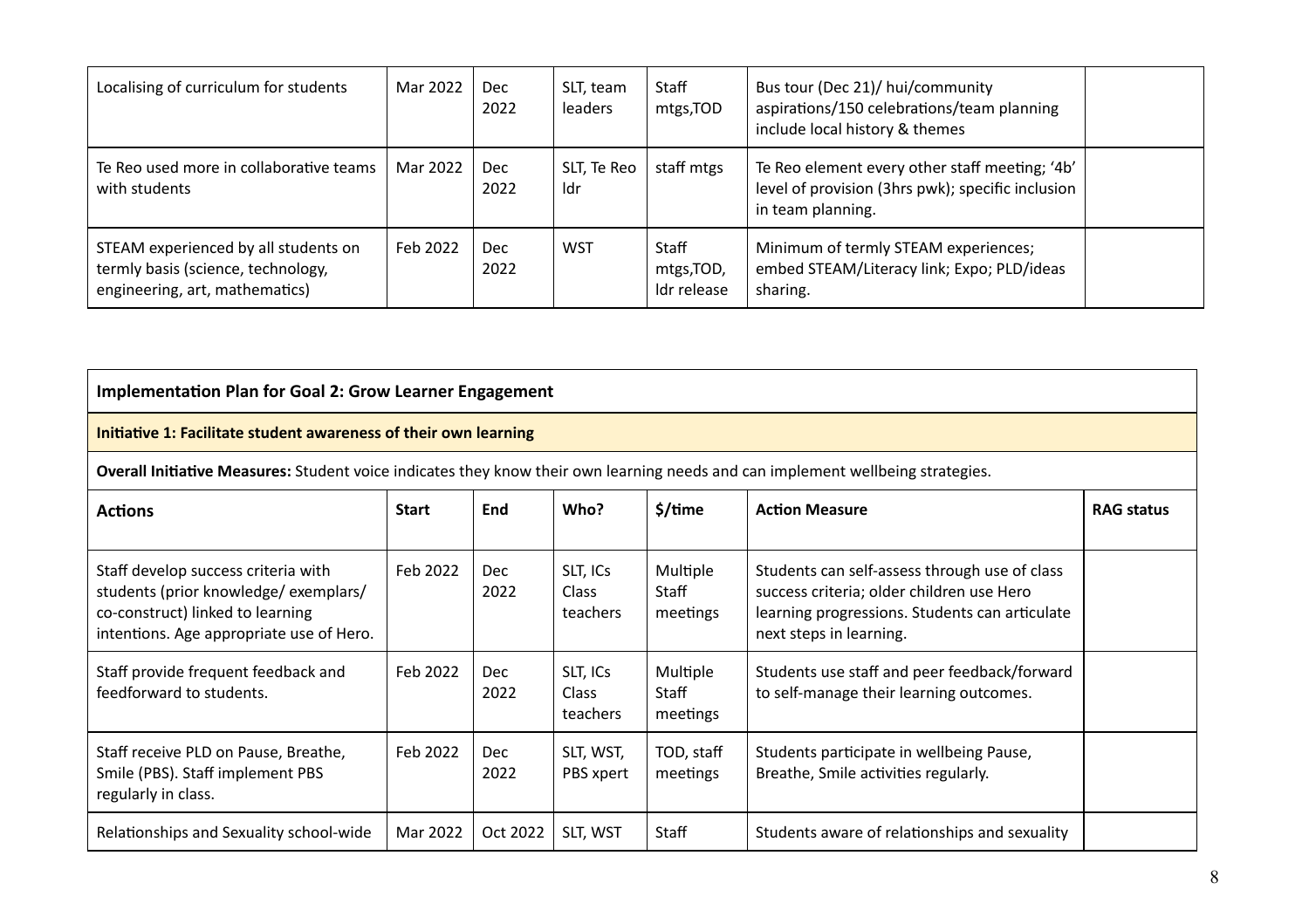| programme developed.<br>Staff/parent/whānau consultation.          |          |             |                       | meetings,<br>WST rel.      | - age appropriate.                                                         |  |
|--------------------------------------------------------------------|----------|-------------|-----------------------|----------------------------|----------------------------------------------------------------------------|--|
| Health & PE programme developed with<br>staff. Targeted staff PLD. | May 2022 | Dec<br>2022 | PE ldr,<br><b>WST</b> | Staff mtgs,<br>PE ldr rel. | Students experience a regular and progressive<br>PE programme school-wide. |  |

| <b>Implementation Plan for Goal 3: Grow Community Engagement</b>                                                                                        |          |                    |                                              |                                                                    |                                                                                                                                 |  |  |  |  |
|---------------------------------------------------------------------------------------------------------------------------------------------------------|----------|--------------------|----------------------------------------------|--------------------------------------------------------------------|---------------------------------------------------------------------------------------------------------------------------------|--|--|--|--|
| Initiative 1: Strengthen connections with school whanau                                                                                                 |          |                    |                                              |                                                                    |                                                                                                                                 |  |  |  |  |
| Overall Initiative Measures: Parents are involved in school; the relationship between school and home is supportive and respectful.                     |          |                    |                                              |                                                                    |                                                                                                                                 |  |  |  |  |
| Who?<br>\$/time<br><b>Actions</b><br><b>Start</b><br>End<br><b>Action Measure</b>                                                                       |          |                    |                                              |                                                                    |                                                                                                                                 |  |  |  |  |
| Hui held to consult on:<br>Relationship/sexuality educ<br>$\bullet$<br>localised curric/aspirations<br>Provision for and achievement<br>of Māori akonga | May 2022 | Dec<br>2022        | SLT, IM,<br>WST,<br>$K'matua -$<br><b>PM</b> | \$400 kai +<br>multiple<br>meetings $+$<br>est \$600<br>total koha | Parents and Whanau are consulted on key<br>issues. Māori community reported to re:<br>Māori achievement.                        |  |  |  |  |
| Share successes with parents and<br>whanau through Hero and other media.                                                                                | Feb 2022 | <b>Dec</b><br>2022 | <b>Class</b><br>teachers                     | Ongoing<br>posting by<br>staff/<br>students                        | Parent interaction on Hero. Engagement<br>measured. Satisfaction survey.                                                        |  |  |  |  |
| Engage community 'experts' and<br>parents, e.g. local history, enviro, arts,<br>science, trips & camps.                                                 | Mar 2022 | <b>Dec</b><br>2022 | SLT, Class<br>teachers                       | \$500 koha                                                         | Guest speakers visit classes. Parents/<br>grandparents helping with class activities,<br>trips & camps - as per COVID measures. |  |  |  |  |
| 150th School Anniversary celebrations<br>(activities responsive to COVID<br>measures)                                                                   | Feb 2022 | <b>Dec</b><br>2022 | SLT,<br>teachers,<br>BOT, PTA                | \$5000                                                             | See '150th' doc. Opening, local & school<br>history studies, special events for students,<br>community events.                  |  |  |  |  |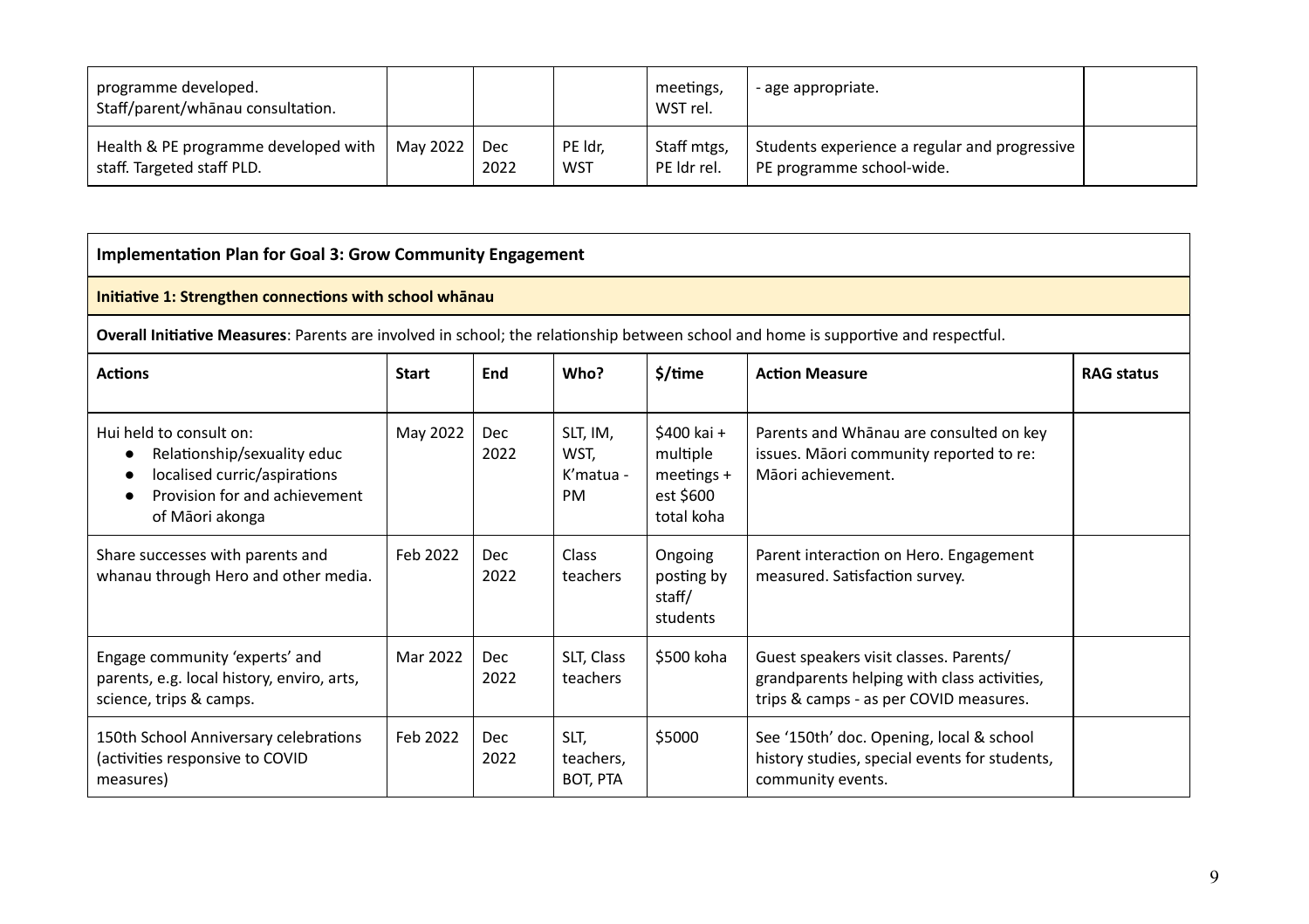**Implementation Plan for Goal 4: Develop an inspiring school environment** 

#### **Initiative 1: Maximise resources available to improve grounds & facilities for students and staff**

**Overall Initiative Measures**: Multiple improvements to the school environment, providing richer or safer outdoor settings for students to enjoy.

| <b>Actions</b>                                                            | <b>Start</b> | End                | <b>Key Lead</b><br>Person                  | \$/time                               | <b>Action Measure</b>                                                | <b>RAG status</b> |
|---------------------------------------------------------------------------|--------------|--------------------|--------------------------------------------|---------------------------------------|----------------------------------------------------------------------|-------------------|
| All weather pitch completed                                               | Jan 2022     | March<br>2022      | SLT, Avail<br>Pacific                      | MoE\$                                 | students enjoy use of pitch year-round                               |                   |
| Pump track completed                                                      | Oct 2022     | <b>Dec</b><br>2022 | SLT, Avail<br>Pacific,<br><b>Bike NInd</b> | $MOE$ \$+<br><b>Bike</b><br>Northland | Students using track                                                 |                   |
| Pool seating completed                                                    | Oct 2022     | Nov<br>2022        | SLT, Avail<br>Pacific,                     | \$50k                                 | Seating completed and available for use                              |                   |
| Playground Sun shade completed                                            | Feb 2022     | Mar<br>2022        | <b>PTA</b>                                 | \$30k PTA                             | Safer playtimes for students with improved<br>shade                  |                   |
| Enviroschool focus on school environ<br>and sustainable shared practices. | May 2021     | <b>Dec</b><br>2021 | JE                                         | \$1000                                | Green/Gold Enviroschool plan created -<br>emphasis on sustainability |                   |

SLT=Senior Leadership Team; WST=Within School Teachers; ICs=Impact Coaches; MOE=Ministry of Education; CTs=Collaborative Teams (syndicates); COL= Community of Learning aka Kahui Ako.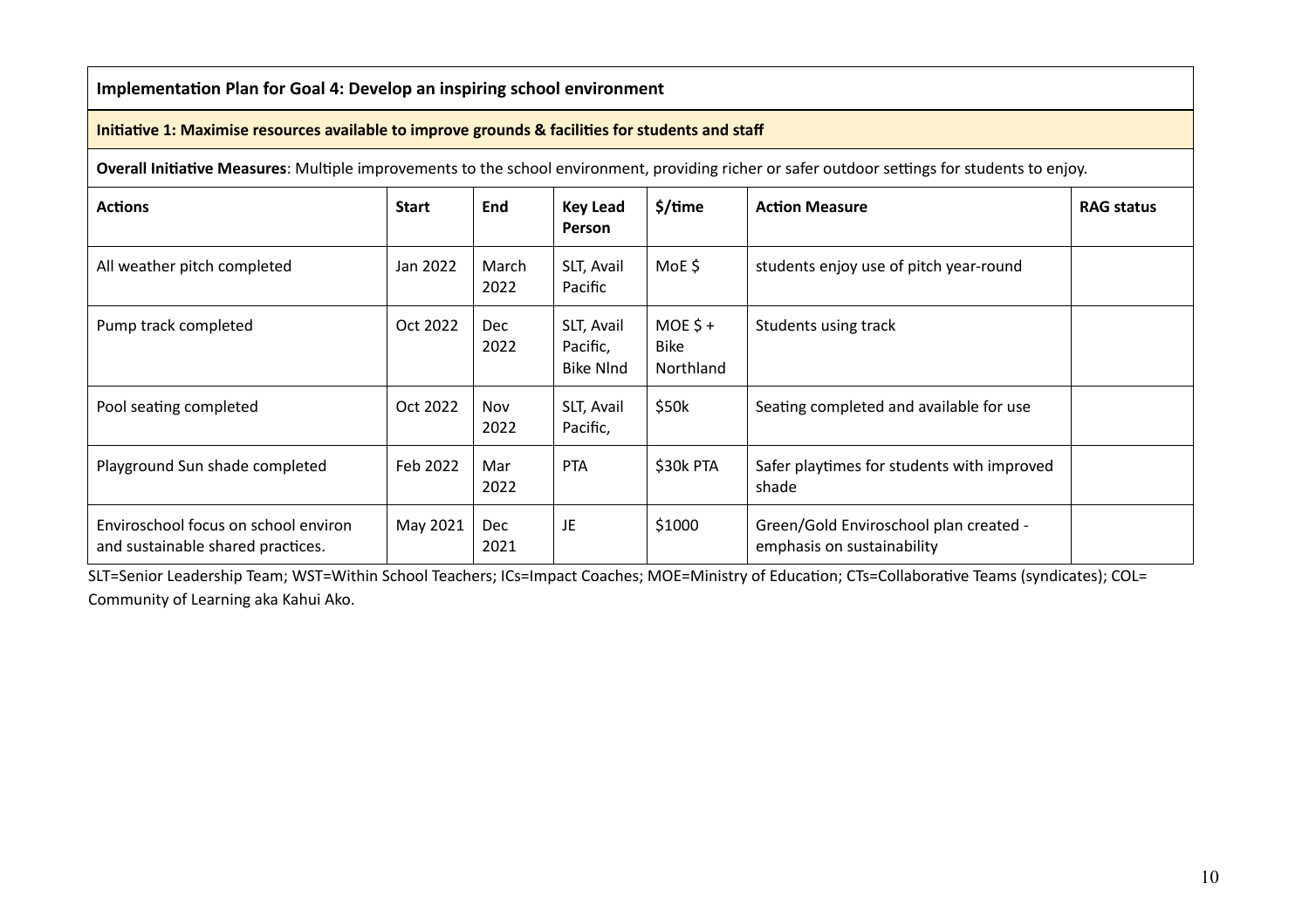### **BOARD OF TRUSTEES REPORTING & REVIEW SCHEDULE FOR 2022** [Link to 3 year rolling policy review](https://docs.google.com/document/d/1fl3tYjSTbk-N-mZYxfvqpcL6172mrHJSEbakyUZ5rJw/edit)

| <b>Meetings</b>                  | 2/02/2022                                                  | 16/02/2022                                         | 23/03/2022                                                                                         | 18/05/2022                                                                                                                                                                                                                                                  | 22/06/2022                                          | 10/08/2022                | 14/09/2022                                                               | 02/11/2022                                                            | 07/12/2022                                                     |
|----------------------------------|------------------------------------------------------------|----------------------------------------------------|----------------------------------------------------------------------------------------------------|-------------------------------------------------------------------------------------------------------------------------------------------------------------------------------------------------------------------------------------------------------------|-----------------------------------------------------|---------------------------|--------------------------------------------------------------------------|-----------------------------------------------------------------------|----------------------------------------------------------------|
| <b>Policy</b><br><b>Review</b>   |                                                            | Board<br>Member<br>Register<br>Delegations<br>List | <b>Board</b><br><b>Induction</b><br>Responsibiliti<br>es of the<br>Principal<br>Health &<br>Safety | Chair Role<br>Description<br>Curriculum<br><b>Delivery</b>                                                                                                                                                                                                  | <b>Trustee Code</b><br>of Behaviour<br>Appointments |                           | Relationship<br>between<br>Chair and<br>Principal<br>Child<br>Protection | Principal<br>Performance<br>Management<br>Delegations &<br>Committees |                                                                |
| <b>Curriculum</b><br>Review      |                                                            | 2021 EOY<br>data                                   |                                                                                                    | Mathematics                                                                                                                                                                                                                                                 | English                                             | Health & PE,<br>incl. RSE | <b>STEAM</b>                                                             | <b>EOTC</b>                                                           |                                                                |
| <b>Strategic</b><br><b>Focus</b> | Initial look<br>at draft<br>2022<br>Charter<br>Elect Chair | Charter,<br>Annual Plan<br>AoV                     | Property<br>Management<br>Annual<br>Report                                                         | Assessment data & analysis shared at mid and EOY<br>Ongoing progress of initiatives in annual plan to achieve Strategic Goals<br>of:<br>Grow high quality staff; learner engagement; community<br>$\circ$<br>engagement & develop an inspiring environment. |                                                     |                           |                                                                          |                                                                       | EOY<br>$\bullet$<br>'headline'<br>data<br>Draft Budget<br>2023 |

#### **PARUA BAY SCHOOL PLANNED INTERNAL EVALUATION (IE) 2022** (Other IEs may be added in response to needs arising during the year)

| <b>Terms</b> | Week 1                                             | Week 3                                 | Week 5                                       | Week 7                                                  | Week 9                                             |
|--------------|----------------------------------------------------|----------------------------------------|----------------------------------------------|---------------------------------------------------------|----------------------------------------------------|
|              |                                                    |                                        | Pause, Breathe, Smile                        | Feedback/Feedforward                                    | Student self-assessment                            |
|              | Te Reo provision                                   | Communicating with<br>parents via Hero | Maths provision for<br>students in your team | localised curric experiences<br>for students            | Iris and IC support of<br>teacher self assessment  |
|              | <b>Outcomes for Maori</b><br>students in your team | Community engagement,<br>incl. SLCs    | Maths provision for<br>students in your team | Health Ed provision, incl:<br>RSE/PBS/PE                | STEAM provision & student<br>engagement            |
| 4            |                                                    |                                        |                                              | Assessment, Moderation &<br><b>Reporting to Parents</b> | <b>Outcomes for Māori</b><br>students in your team |